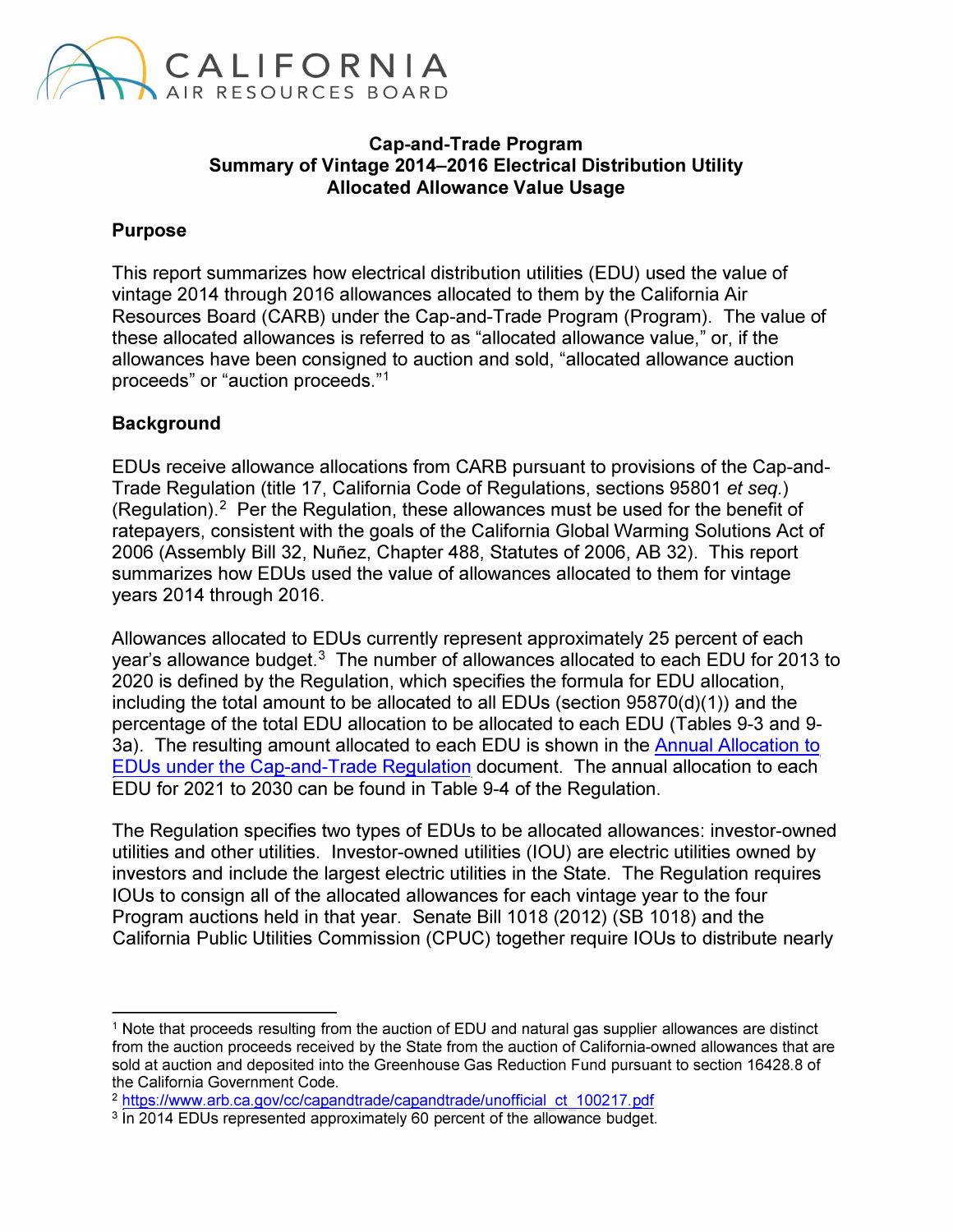**all of the resulting proceeds to their industrial, small business, and residential customers.** [4](#page-1-0) **The other ED Us receiving allowance allocations are publicly owned utilities (POU) and electrical co-operatives (co-op). POUs are owned and operated by local governments such as cities, local utility districts, and irrigation districts, while co-ops are owned by their members. The governing boards of POUs and co-ops determine how to use their allocated allowances.** 

## **CARB Reporting Requirements and This Summary Report**

**Each year, EDUs are required to report to CARB by June 30 describing how each EDU utilized the allocated allowances it received for the prior year (see section 95892(e) of the Regulation). For example, for vintage 2014 allowances allocated to EDUs, the report from each EDU was due to CARB by June 30, 2015. Utilities must describe how the allocated allowance value was used**[5](#page-1-1) **and explain how that use was consistent with the requirements of the Regulation.** 

**For reporting of vintage 2014 through 2016 allowance value, although there was no requirement to report on the use of value left unspent in previous years, most EDUs reported the status of any previously unspent funds. EDUs may not use the value of a specified vintage all at once, as they may accrue the value from multiple vintages in order to enable programs or procurement of resources that provide larger benefits to ratepayers and the purposes of AB 32. This report, and the attached spreadsheet, documents the expenditures and unspent amounts reported by the EDUs and based on data from the CPUC. The 2016 amendments to the Regulation that took effect October 1, 2017 require reporting on all allowance proceeds spent during the previous year and all previously unspent proceeds, thus providing a more complete picture of the use of EDU allowance value going forward. Future reports will reflect this change and provide updates on all expenditures of prior unspent funds, remaining unspent funds and all new expenditures in a given year.** 

**The "IOU Use of Vintage 2014-2016 Allocated Allowance Value" section of this document is based on data provided by CPUC reflecting annual IOU spending of allocated allowance value proceeds. The amount of allocated proceeds spent during a given year varies due to the timing of allowance revenue received and CPUC direction to IOUs.** 

**For POUs and co-ops, this report summarizes the individual EDU use of allowance value reports submitted to CARB in fulfillment of the Regulation's reporting requirements. These individual reports provide information on a vintage year basis; they report on the disposition of value from each allowance within that vintage year. POU/co-op use of allocated allowance value is summarized by general usage across these utilities, general categories of allocated allowance proceeds use, and specific projects that fit within those general categories.** 

<span id="page-1-0"></span><sup>4</sup>Decision Adopting Cap-and-Trade Greenhouse Gas Allowance Revenue Allocation Methodology for the Investor-Owned Electric Utilities, Decision (D.) 12-12-033, issued December 20, 2012, [http://docs.cpuc.ca.gov/PublishedDocs/Published/GOOO/M040/K631/40631611.PDF.](http://docs.cpuc.ca.gov/PublishedDocs/Published/G000/M040/K631/40631611.PDF)

<span id="page-1-1"></span><sup>&</sup>lt;sup>5</sup> CARB's request to EDUs in reporting on the use of allocated allowance value was to include only the amount of funds that had already been spent by the date of the signature on the form (if used).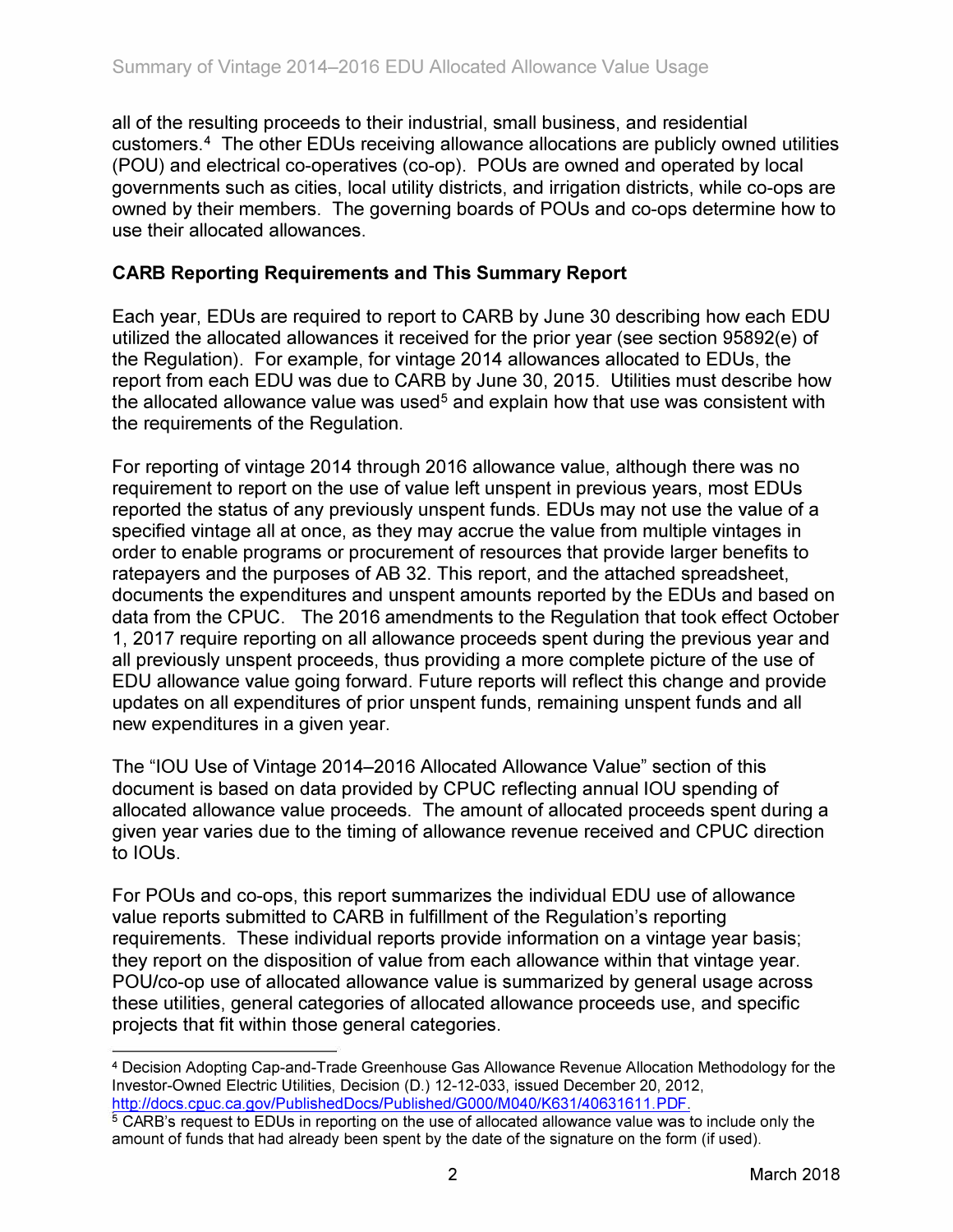**As EDUs report annually on the use of allocated allowance value CARB will continue to issue regular updates on their uses of allocated allowance value.** 

## **IOU Use of Vintage 2014-2016 Allocated Allowance Value**

**There are six IOUs in California: Pacific Gas and Electric Company (PG&E), Southern California Edison Company (SCE), San Diego Gas & Electric Company (SDG&E), PacifiCorp, Liberty Utilities LLC (formerly CalPepco Electric), and Golden State Water Company (doing business as Bear Valley Electric Service).** [6](#page-2-0) **Together, IOUs sell just under three quarters of electricity in the State**[7](#page-2-1) **and receive over two thirds of the allowances allocated to EDUs. The total value of allowances that CARB allocated to IOUs was approximately \$745 million for vintage 2014, \$781 million for vintage 2015, and \$771 million for vintage 2016.** [8](#page-2-2) **All of this value, except for a small amount for administration and outreach, was distributed to ratepayers.** 

**SB 1018**[9](#page-2-3) **mandates that CPUC oversee the distribution of all IOU allocated allowance auction proceeds to the IOUs' residential, small business, and emissions-intensive, trade-exposed (EITE) retail customers. It also authorizes CPUC to allow the IOUs to use up to 15 percent of proceeds for approved clean energy and energy efficiency projects not otherwise [funded.](https://funded.10)** [10](#page-2-4)

**In 2014, CPUC began requiring IOUs to include Program costs in electricity rates and to distribute allowance auction proceeds to residential and small business [customers.](https://customers.11)** [11](#page-2-5) **The final methodology for distributing allocated allowance proceeds to EITE customers was approved in 2015, resulting in the distribution of proceeds to these customers starting in 2016. Except for value reserved for EITE customers, CPUC directed the IOUs to distribute all vintage 2014 allocated allowance value plus half of vintage 2013 allocated allowance value to customers in 2014. Similarly, the remaining half of the 2013 value was distributed in 2015 along with all vintage 2015 allowance value. Figures 1a-1c show the spending of vintage 2013, 2014, 2015, and 2016 IOU allocated allowance value in 2014, 2015, and 2016, respectively. Figure 1d shows the cumulative spending of allowance value over the entire three-year period. The information presented in Figures 1 a-1 d are based on data provided by CPUC, including the vintage** 

<span id="page-2-0"></span><sup>&</sup>lt;sup>6</sup> Bear Valley Electric Service is much smaller than most utilities, delivering less than a tenth of one percent of electricity in California (see reference in next footnote) and receiving fewer than 70 allocated allowances per year. CPUC instructed this utility to distribute all its allocated allowance value to its customers on a per-kilowatt-hour basis to minimize administrative costs (see D.12-12-033), [http://docs.cpuc.ca.gov/publisheddocs/published/g000/m040/k631 /40631611. pdf.](http://docs.cpuc.ca.gov/publisheddocs/published/g000/m040/k631/40631611.pdf)

<span id="page-2-1"></span><sup>7</sup>Electricity Consumption Data Management System, California Energy Commission, 2014 & 2015 data, [http://www.ecdms.energy.ca.gov/elecbyutil.aspx.](http://www.ecdms.energy.ca.gov/elecbyutil.aspx)

<span id="page-2-2"></span><sup>&</sup>lt;sup>8</sup> As reported to CARB in vintage 2014–2016 EDU use of allowance value reports.

<span id="page-2-3"></span><sup>&</sup>lt;sup>9</sup> Codified in Section 748.5 of the State of California Public Utilities Code.

<span id="page-2-4"></span> $10$  No vintage 2014–2016 allowance proceeds were approved for clean energy or energy efficiency projects.

<span id="page-2-5"></span><sup>&</sup>lt;sup>11</sup> Though CARB first allocated allowances to EDUs in 2012, CPUC directed the utilities to defer including Program-related costs and allowance proceeds in customer bills until it finalized the details necessary to introduce these costs and credits in customer bills.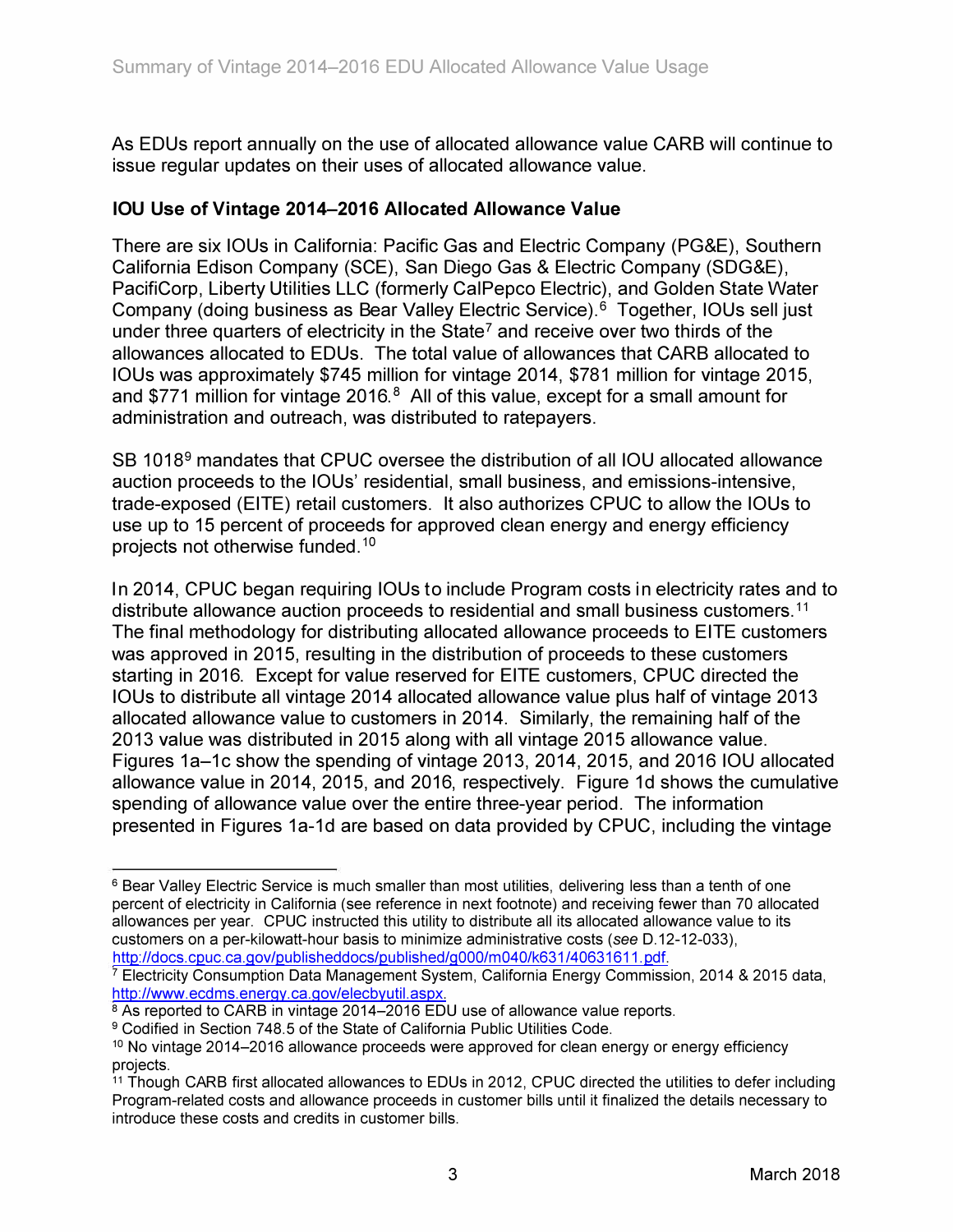**2014 and 2015 allowance value distributed to industrial entities in 2016.** [12](#page-3-0) **After 2016, the allocated allowance value distributed during a given year will derive from allowances with a vintage that is the same as the calendar year, plus any (likely small) balance carried over from the preceding year that results from the difference between forecast and actual values.** 

**From 2014 through 2016, IOUs provided semi-annual California Climate Credits to residential customers, provided proceeds distribution to EITE industrial entities and small businesses, and covered outreach and administrative costs associated with allocated allowance value. In 2016, following residential rate reform, the IOUs transitioned out of providing volumetric**[13](#page-3-1) **proceeds distribution to residential customers and instead used the proceeds to increase the per-customer residential California Climate Credits. Also in 2016, IOUs began providing proceeds distributions to EITE**  industrial entities. Figures 1a-1d represents the IOUs' total CPUC-approved uses of **vintage 2014-2016 allocated allowance proceeds as spent in each calendar year. Each**  category of allowance value use shown in Figures 1a–1d is described below. The data **presented in Figures 1a-1d are also available in a [spreadsheet,](https://www.arb.ca.gov/cc/capandtrade/allowanceallocation/EDU-NG-allowance-value.htm) broken out by year.** 

<span id="page-3-0"></span><sup>&</sup>lt;sup>12</sup> The spending in each of these figures reflects calendar year spending. In earlier years, this covers auction proceeds from allowances from multiple vintage years. In some years spending may exceed allowance proceeds because spending is forecast ahead of time based on projected allowance revenues. These amounts are trued-up in the amounts of allowance proceeds available for distribution to ratepayers in subsequent years.

<span id="page-3-1"></span> $13$  "Volumetric" means a constant dollar amount per amount of energy (i.e., dollars per kilowatt-hour). Under the 2016 amendments to the Regulation, effective October 1, 2017, volumetric return of proceeds is now prohibited.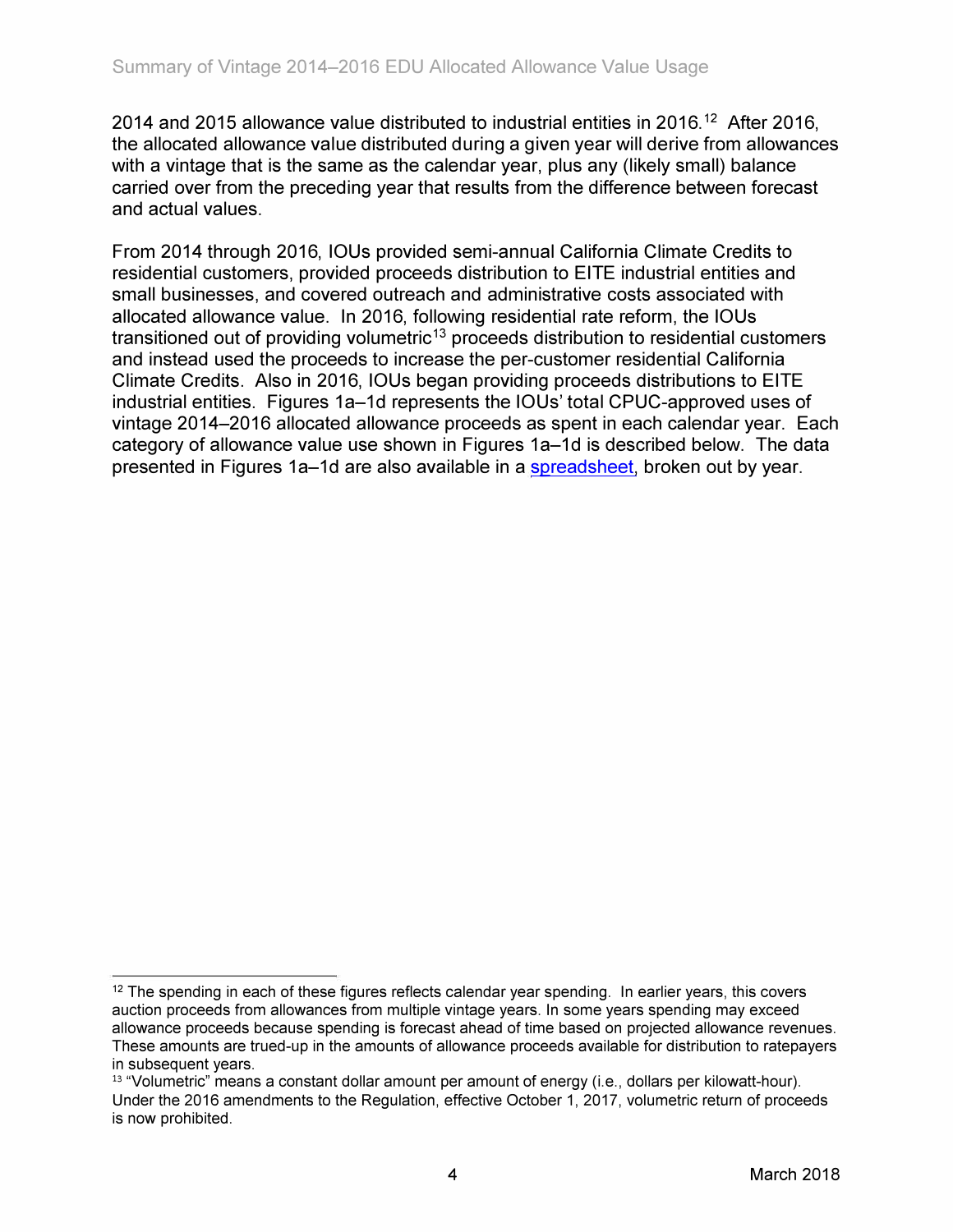### *Residential California Climate Credit*

**The residential California Climate Credit is a twice-annual bill credit given to all IOU residential customers. All allowance proceeds not used for the other purposes listed below are divided equally among the residential customers of each IOU. These credits began appearing on customer bills in April 2014.** [14](#page-4-0) **The amount of these credits increased in 2016 when the residential volumetric rate reduction was discontinued.** 

### *Residential Volumetric Rate Reduction*

**During 2014 and 2015, PG&E, SCE, and SDG&E temporarily used a portion of their allowance proceeds to compensate for Cap-and-Trade Program-related costs to consumers by reducing residential rates. This use of allowance proceeds began in April 2014 for SCE and SDG&E and May 2014 for PG&E, coincident with the introduction of Program costs into rates for residential and other customer classes. CPUC did not permit PacifiCorp and Liberty Utilities to use allowance proceeds in this manner because these utilities were not subject to the same historic ratemaking limits. CPUC permitted this residential volumetric rate compensation due to the historically wide disparity between lower-tier and upper-tier electricity rates, which was caused by statutory limitations on CPUC authority to allocate costs. These limitations were lifted by Assembly Bill 327 (2013), and in 2015, when CPUC approved new residential rate structures,** [15](#page-4-1) **CPUC decided that this use of allowance proceeds would end on December 31, 2015. The magnitude of the residential rate compensation exactly matched the Program costs that would have been allocated to the residential customer class during those years. The 2016 amounts reflect the true-up and phase-out of this usage.** 

#### *CPUC CA Industry Assistance*

**CPUC's CA Industry Assistance is an annual bill credit that is provided to facilities in EITE industries to compensate for some of the Program costs associated with the electricity they purchase. CPUC determined that all facilities in industries eligible for industry assistance pursuant to the Regulation should also be eligible for this credit, even if they are not covered entities under the [Regulation.](https://Regulation.16)** [16](#page-4-2) **These industries include petroleum and natural gas extraction; cement, glass, and paper production; petroleum refining; steel manufacturing; and food processing; among others. (For a complete list of industries eligible for CA Industry Assistance, see the NAICS codes listed in Table 8-1 of the Cap-and-Trade Regulation.) For some industries, each recipient's credit is calculated based on their historical electricity use, while for others it is based on a product benchmark and the amount of product they produced during the preceding year. For more details on how these credits are calculated, see [CPUC's webpage on](http://www.cpuc.ca.gov/industryassistance/)  [CA Industry Assistance.](http://www.cpuc.ca.gov/industryassistance/)** 

<span id="page-4-0"></span><sup>14</sup> For more information see: [http://www.cpuc.ca.gov/ClimateCredit/.](http://www.cpuc.ca.gov/ClimateCredit/)

<span id="page-4-1"></span><sup>&</sup>lt;sup>15</sup> Decision on Residential Rate Reform for Pacific Gas and Electric Company, Southern California Edison Company, and San Diego Gas & Electric Company and Transition to Time-of-Use Rates, D.15-07-001, issued July 3, 2015,

[http://docs.cpuc.ca.gov/PublishedDocs/Published/GOOO/M 153/K110/153110321. PDF.](http://docs.cpuc.ca.gov/PublishedDocs/Published/G000/M153/K110/153110321.PDF)

<span id="page-4-2"></span><sup>&</sup>lt;sup>16</sup> Decision Adopting Greenhouse Gas Allowance Revenue Allocation Formulas and Distribution Methodologies for Emissions-Intensive and Trade-Exposed Customers, D.14-12-037, issued December 18, 2014, [http://docs.cpuc.ca.gov/PublishedDocs/Published/GOOO/M144/K130/144130487.pdf.](http://docs.cpuc.ca.gov/PublishedDocs/Published/G000/M144/K130/144130487.pdf)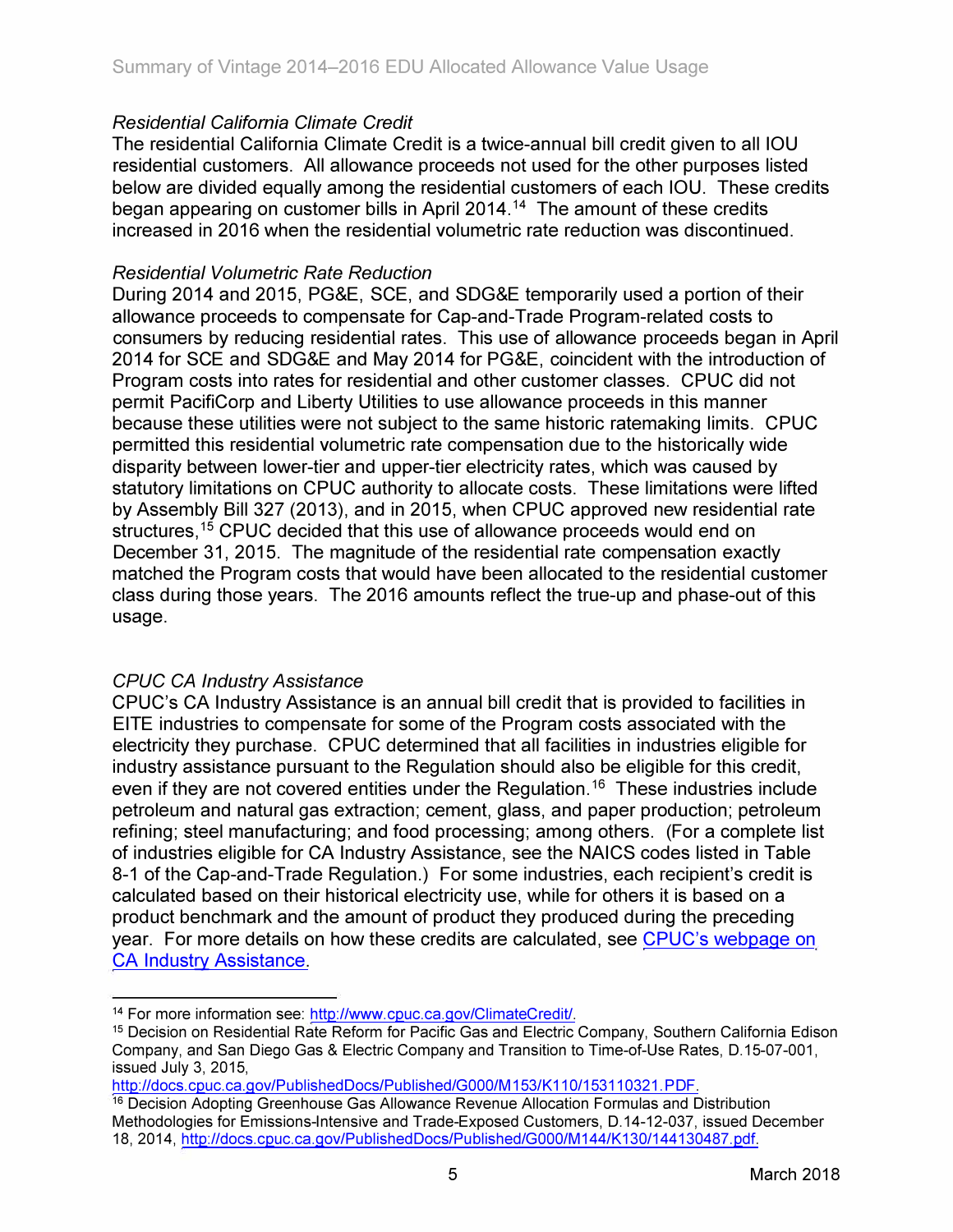**The first CA Industry Assistance credit, covering the years 2013-2016, was distributed to eligible facilities in October 2016. The amount distributed to each facility is calculated using business confidential data submitted by facilities to CARB and CPUC.** 

### *Small Business California Climate Credit*

**The small business California Climate Credit is a volumetric, on-bill credit that partially compensates eligible small businesses for the impacts of the Program on their electricity bills. CPUC defined an eligible small business as any non-residential customer with a typical energy demand of less than 20 kW per month. This credit began by compensating 100 percent of Program costs in small business electricity rates. This percentage declines by 10 percent per year after 2015, since the purpose of the credit is to help small businesses adapt to the presence of carbon costs in electricity rates and to provide them an opportunity to invest in measures to reduce their electricity consumption.** 

### *Administrative and Outreach Costs*

**Administrative and outreach costs include the costs of administering the proceeds distribution and an outreach and education program focused on educating ratepayers about energy savings actions that they can take with California Climate Credits. A portion of the auction proceeds was used in 2014 and 2015 to conduct a broad-based public outreach and education campaign in partnership with CPUC's Energy Upgrade California. Energy Upgrade California is a marketing, education, and outreach program to raise Californians' awareness about State efforts to fight climate change and about actions they can take to reduce their energy consumption and shift toward cleaner sources of energy. In 2016, CPUC directed PG&E, SCE, and SDG&E to focus future allowance proceeds spending on education and outreach on low- and no-cost efforts such as bill inserts and emails notifying ratepayers of the California Climate Credit. Energy Upgrade California will continue to be funded from other sources.** [17](#page-5-0)

### *Clean Energy and Energy Efficiency Projects*

**SB 1018 allows CPUC to allocate up to 15 percent of each IOU's auction proceeds for clean energy or energy efficiency projects. CPUC Decision 14-10-033 developed the process by which IOUs may seek approval to use auction proceeds for clean energy or energy efficiency projects that are not otherwise funded. As of 2016, auction proceeds have yet to be expended on any clean energy or energy efficiency project projects. In 2017, per the requirements of Assembly Bill 693 (2015) (AB 693) and an Administrative Law Judge's (ALJ) Ruling providing interim direction on the implementation of AB 693, the IOUs began to set aside auction proceeds to be used for the multifamily affordable housing solar roofs program.** [18](#page-5-1)

[http://docs.cpuc.ca.gov/PublishedDocs/Published/GOOO/M 164/K022/164022015. PDF.](http://docs.cpuc.ca.gov/PublishedDocs/Published/G000/M164/K022/164022015.PDF)

<span id="page-5-0"></span><sup>17</sup>*See* Decision Addressing Customer Education and Outreach Plans for Greenhouse Gas Allowance Proceeds Return, D.16-06-041, issued June 24, 2016,

<span id="page-5-1"></span><sup>18</sup> ALJ Ruling (1) Adding Respondents and (2) Providing Interim Direction to California Electric Utilities on Accounting for Funds for Implementation of Assembly Bill 693 in R.14-07-002, issued March 18, 2016, [http://docs.cpuc.ca.gov/PublishedDocs/Efile/GOOO/M 159/K625/159625681. PDF.](http://docs.cpuc.ca.gov/PublishedDocs/Efile/G000/M159/K625/159625681.PDF)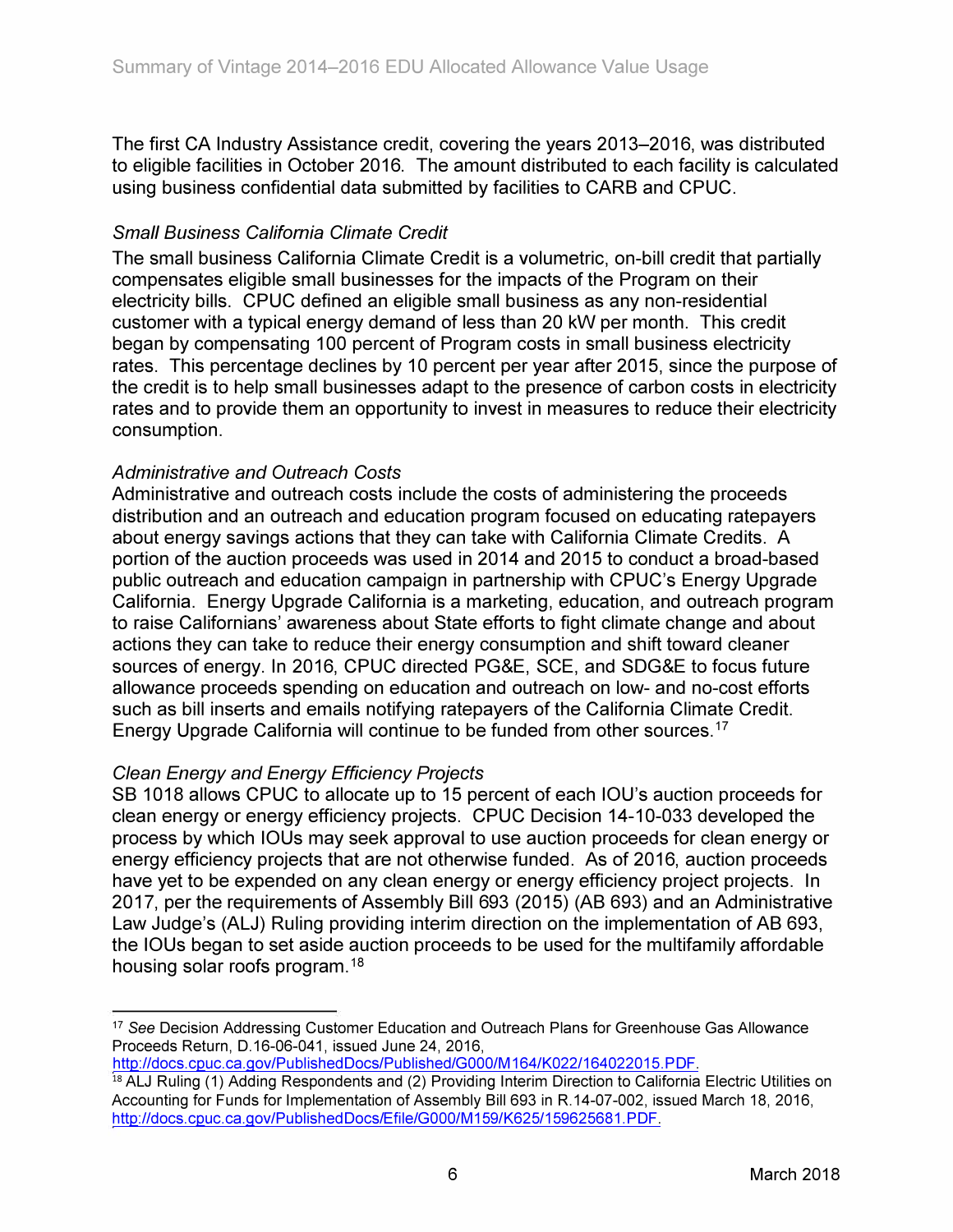



<span id="page-6-0"></span><sup>&</sup>lt;sup>19</sup> The totals shown in Figures 1a-1d may not exactly equal the sum of the components due to rounding. They also do not include accrued interest on auction proceeds prior to the distribution of proceeds to ratepayers. CPUC requires IOUs to distribute the accrued interest to ratepayers in addition to the actual auction proceeds.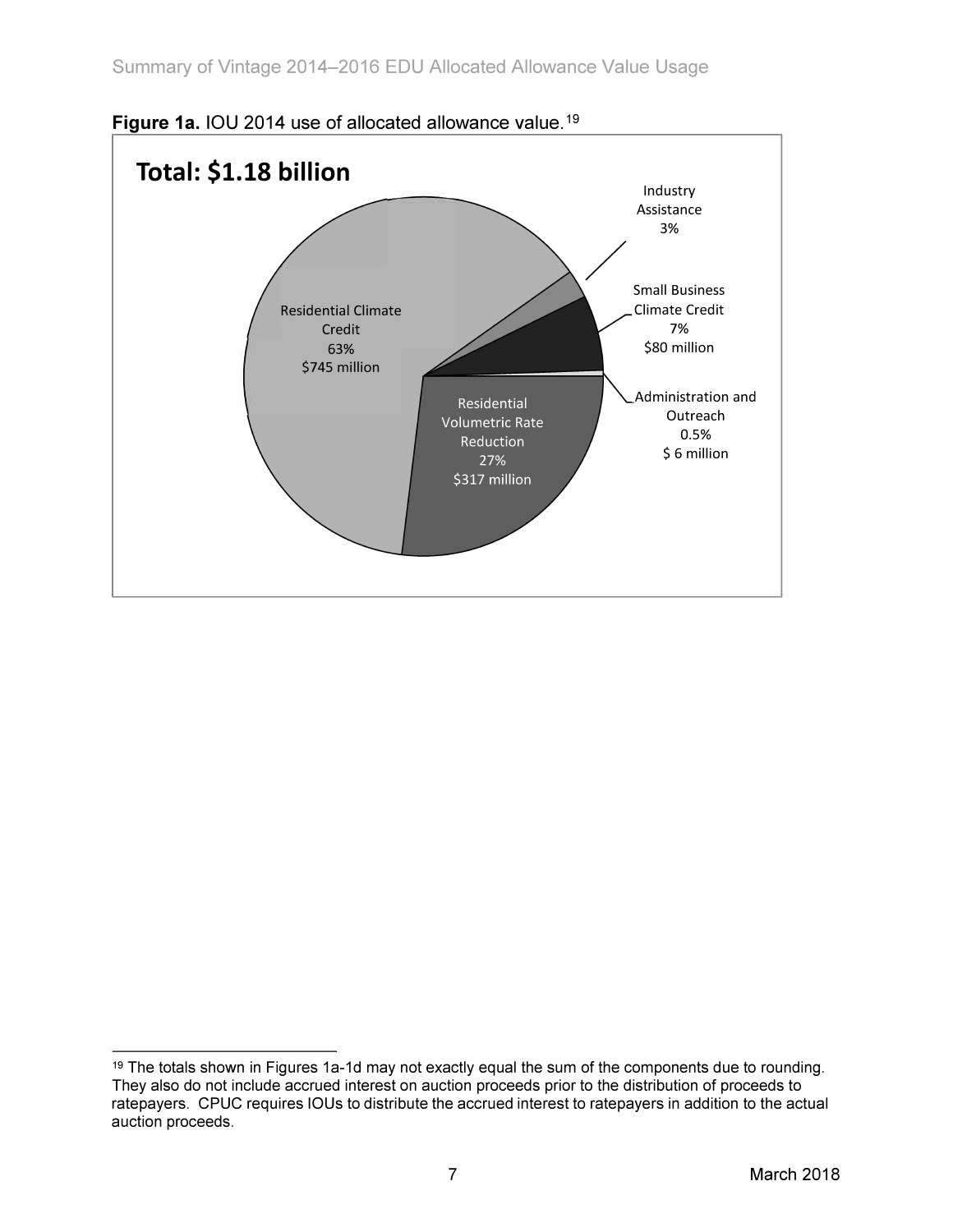

**Figure 1c. IOU 2016 use of allocated allowance value.** 

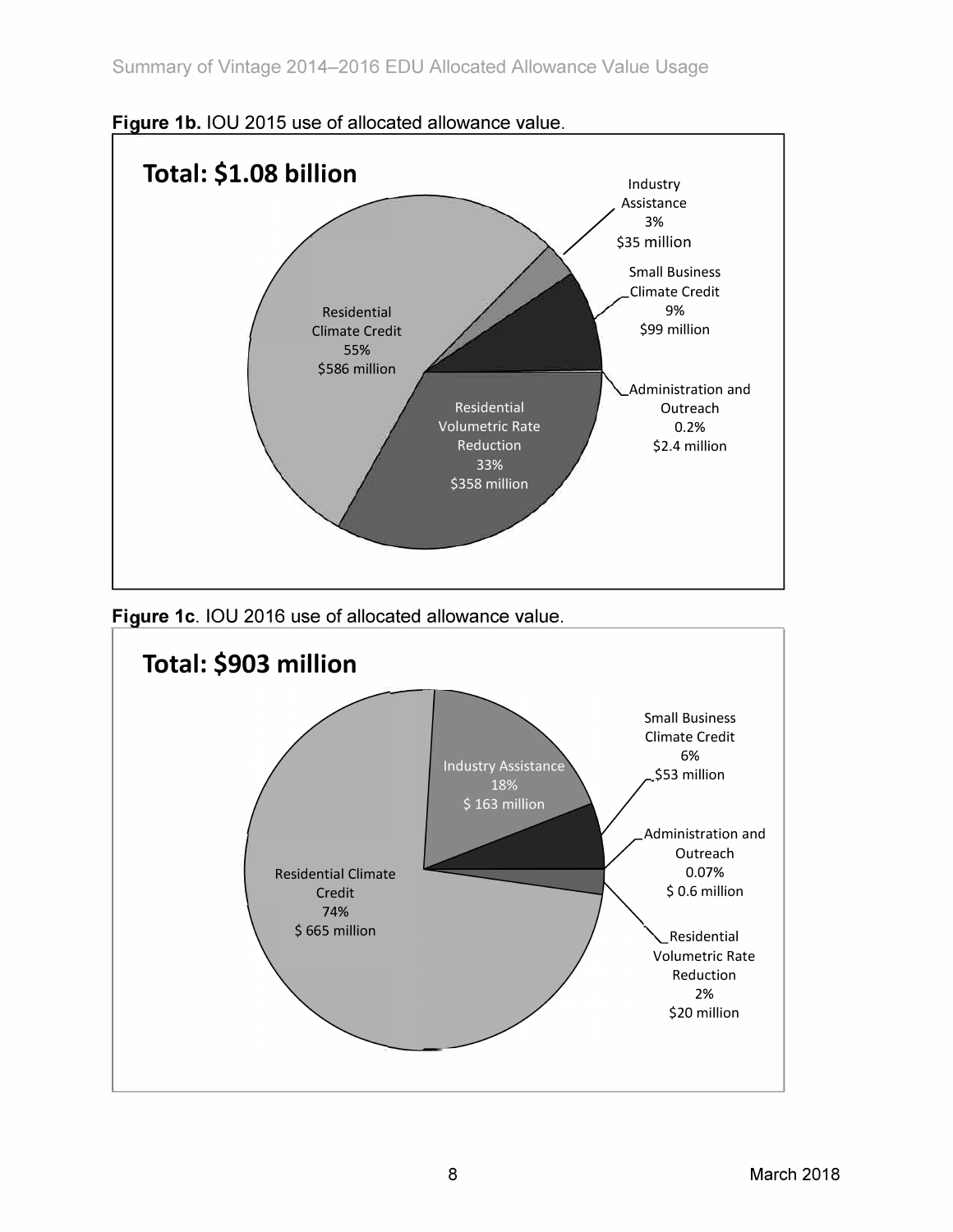

**Figure 1d. IOU 2014-2016 use of allocated allowance value.** 

# **POU and Co-op Use of Vintage 2014-2016 Allocated Allowance Value**

**There are 45 POUs and four co-ops that received allowance allocation for the vintage years 2014 through 2016. Together, these utilities sold just over 25 percent of the State's electricity**[20](#page-8-0) **and received approximately 33 percent of allowances allocated to the electricity sector. Of this electricity, approximately 35 percent was sold by the Los Angeles Department of Water and Power and 15 percent was sold by Sacramento Municipal Utility District. The total value of allowances which CARB allocated to POUs and co-ops was \$351 million for vintage 2014, \$366 million for vintage 2015, and \$383 million for vintage 2016.** [21](#page-8-1) **The use of these allowances must benefit ratepayers and be consistent with the goals of AB 32.** 

**POUs and co-ops are not subject to CPUC jurisdiction. Each POU or co-op makes its own decisions about how to use its allocated allowances, subject to approval from its governing board and conformance with Regulation requirements to benefit ratepayers and maintain consistency with AB 32. Figures 2a-2c show how POUs and co-ops in total used vintage 2014, 2015, and 2016 allocated allowances, respectively, as reported in EDU use of allowance value reports to date. Note that Figures 2a-2c for POUs and**  co-ops present usage for each allowance vintage year, whereas Figures 1a–1c for IOUs

<span id="page-8-0"></span><sup>20</sup>"Electricity Consumption Data Management System," California Energy Commission, 2014 and 2015 data, available at [http://www.ecdms.energy.ca.gov/elecbyutil.aspx.](http://www.ecdms.energy.ca.gov/elecbyutil.aspx)

<span id="page-8-1"></span> $21$  The calculation of total allowance value assumes a deposited allowance is worth \$11.645 in 2014, \$12.44 in 2015 and \$12. 73 in 2016 (the average of the settlement prices at the four auctions held in each year) and relies on auction proceeds amounts reported by the POUs/co-ops to CARB in the EDU use of allowance value reports to date.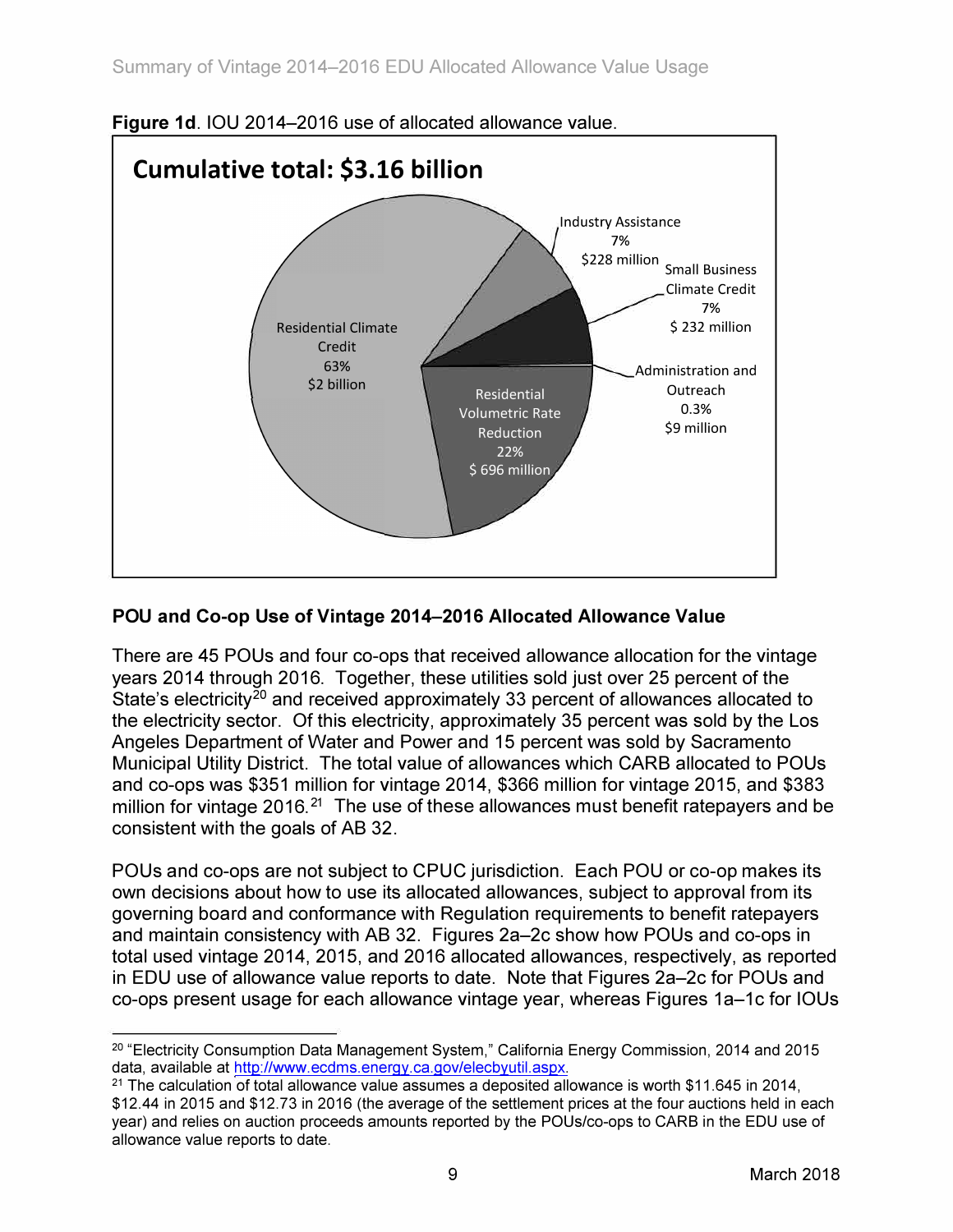**present spending in calendar year. As with the IOUs, spending of auction proceeds from a particular allowance vintage by POUs and co-ops can occur in the calendar year that is the same as the vintage year or in future calendar years. Each allowance can be either deposited for compliance with the Regulation or consigned and sold at auction. The left pie charts in Figures 2a-2c show how many allowances were deposited for compliance versus how many were auctioned, and the right pie charts show how the proceeds from auctioned allowances were used.** 



**Figure 2a. POU and co-op use of vintage 2014 allowance value.**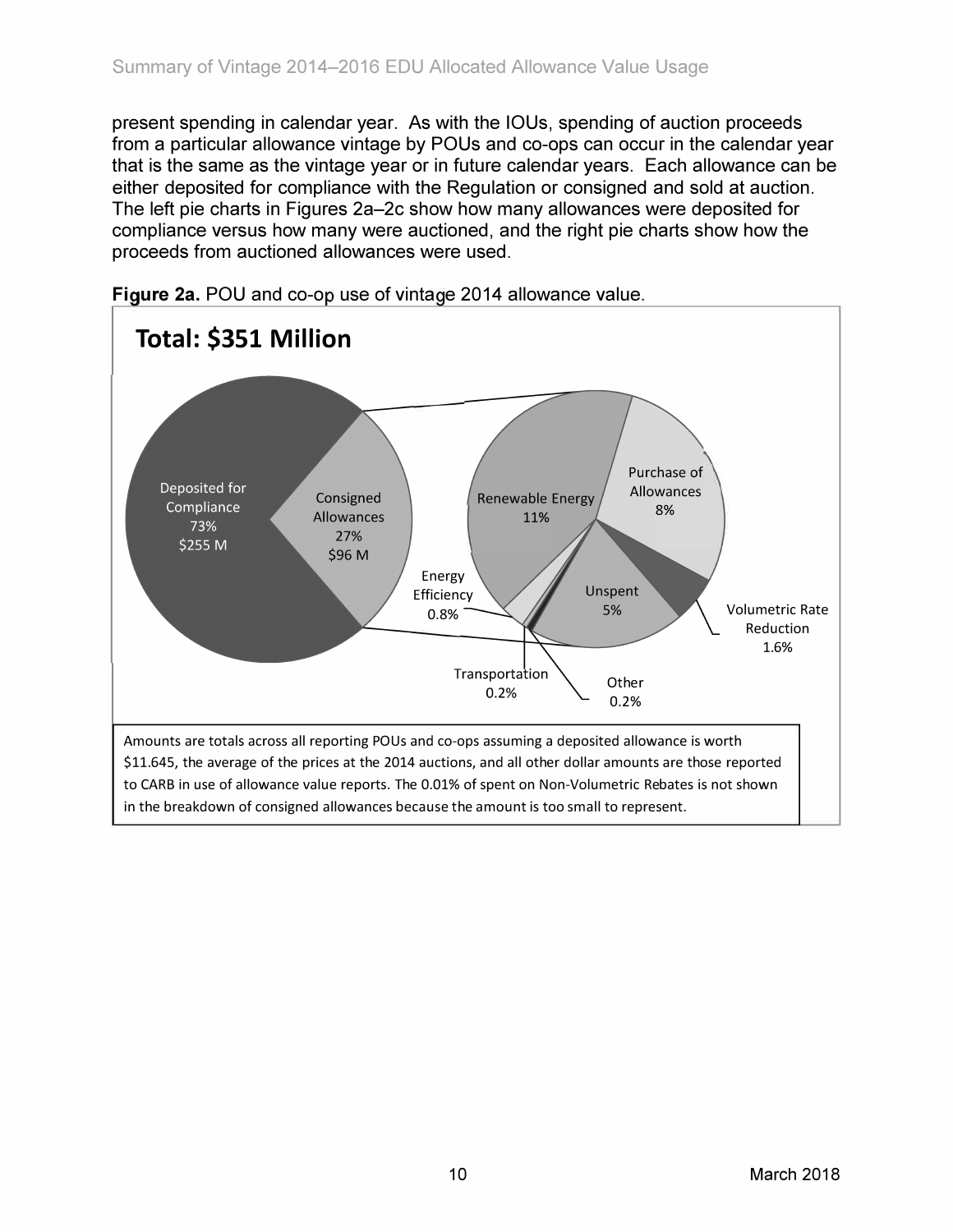





**Figure 2c. POU and co-op use of vintage 2016 allowance value.**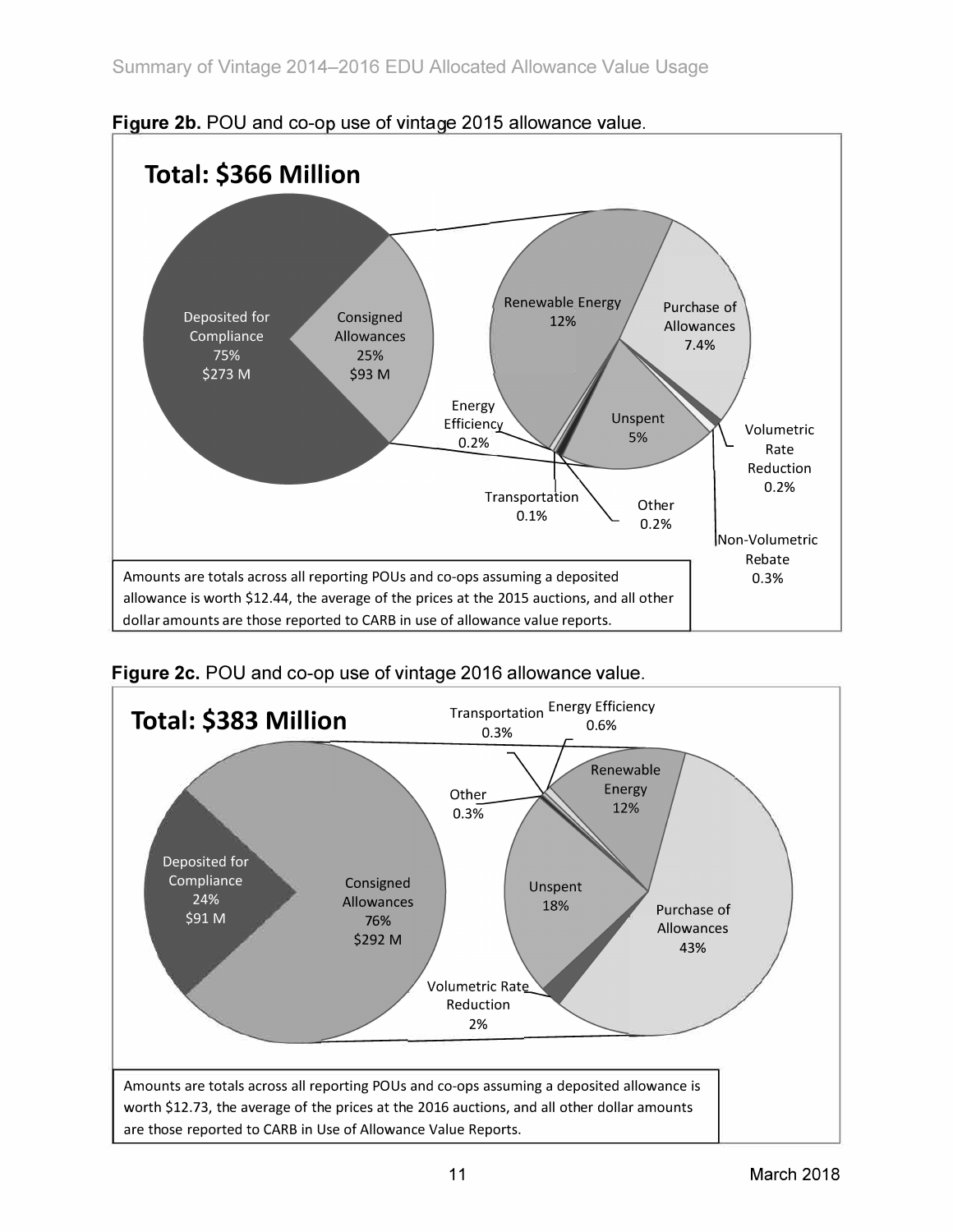**Figure 2d shows POUs' and co-ops' cumulative use of all vintage 2013 through 2016 allowance value, totaled across POUs and co-ops, as reported in their EDU use of allowance value reports to date. As in Figures 2a-2c, the left pie chart in Figure 2d shows the percentage of allowances deposited for compliance and the percentage that were consigned to auction, and the right pie chart shows how the proceeds from auctioned allowances were used.** 



**Figure 2d. Cumulative POU and co-op use of vintage 2013-2016 allowance value.** 

**POU and co-op allocated allowance value to date (vintages 2013 to 2016) has been spent to reduce ratepayer costs, either directly or indirectly. This includes allowances deposited for compliance and allowance value used to purchase allowances, provide customer rebates, purchase renewable energy, and invest in energy efficiency.**